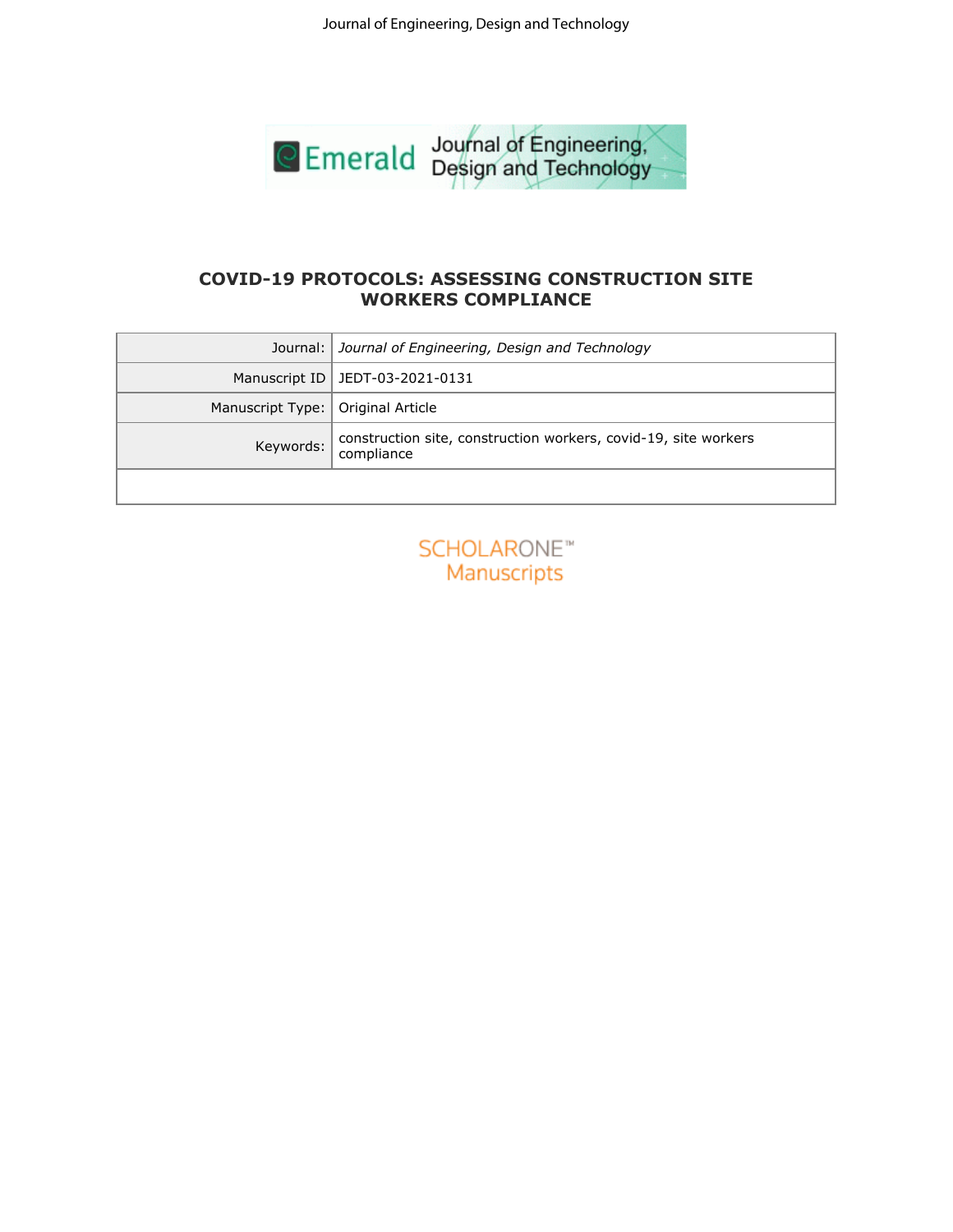# **COVID-19 PROTOCOLS: ASSESSING CONSTRUCTION SITE WORKERS COMPLIANCE**

## **ABSTRACT**

**Purpose:** The paper investigates construction site workers' compliance with various Covid-19 protocols while working on construction sites.

Journal of Engineering and Technology (CONSTRACTION STEE WORKERS<br>
3<br>
SURTRACT<br>
2<br>
SURTRACT<br>
2<br>
SURTRACT<br>
2<br>
SURTRACT<br>
2<br>
SURTRACT<br>
2<br>
SURTRACT<br>
2<br>
SURTRACT<br>
2<br>
SURTRACT<br>
2<br>
SURTRACT<br>
2<br>
SURTRACT<br>
2<br>
SURTRACT<br>
2<br>
SURTRACT<br> **Design/methodology/approach:** This survey was conducted after the ease of lockdown following the Nigerian first upsurge of the covid-19 pandemic. The survey research method was adopted for the study using a structured questionnaire administered to two hundred and forty-six construction site workers under strict covid-19 preventive measures. The data were complemented through personal observations of the study site activities. The results were analysed using frequency tables and a factor analytical approach.

**Findings:** The preventive measures in place on construction sites can be classified into personal protective measures, good etiquette/manners, contact precautions, and prompt actions. Although the workers claimed to be aware of the covid-19 pandemic, their disposition towards the preventive measures on construction sites is worrisome. Hence their level of compliance with the protocols.

**Research limitations/implications:** The research results may lack generalisability due to the study's location. Therefore, researchers are encouraged to evaluate the compliance level further in other places. This will help draw comparisons from the different areas investigated.

**Originality/value:** This paper fulfils an identified gap to study the need to promote public health by mitigating the global pandemic's spread in areas where social distancing cannot be easily observed.

#### **Keywords**

*construction site, construction workers, covid-19, site workers compliance*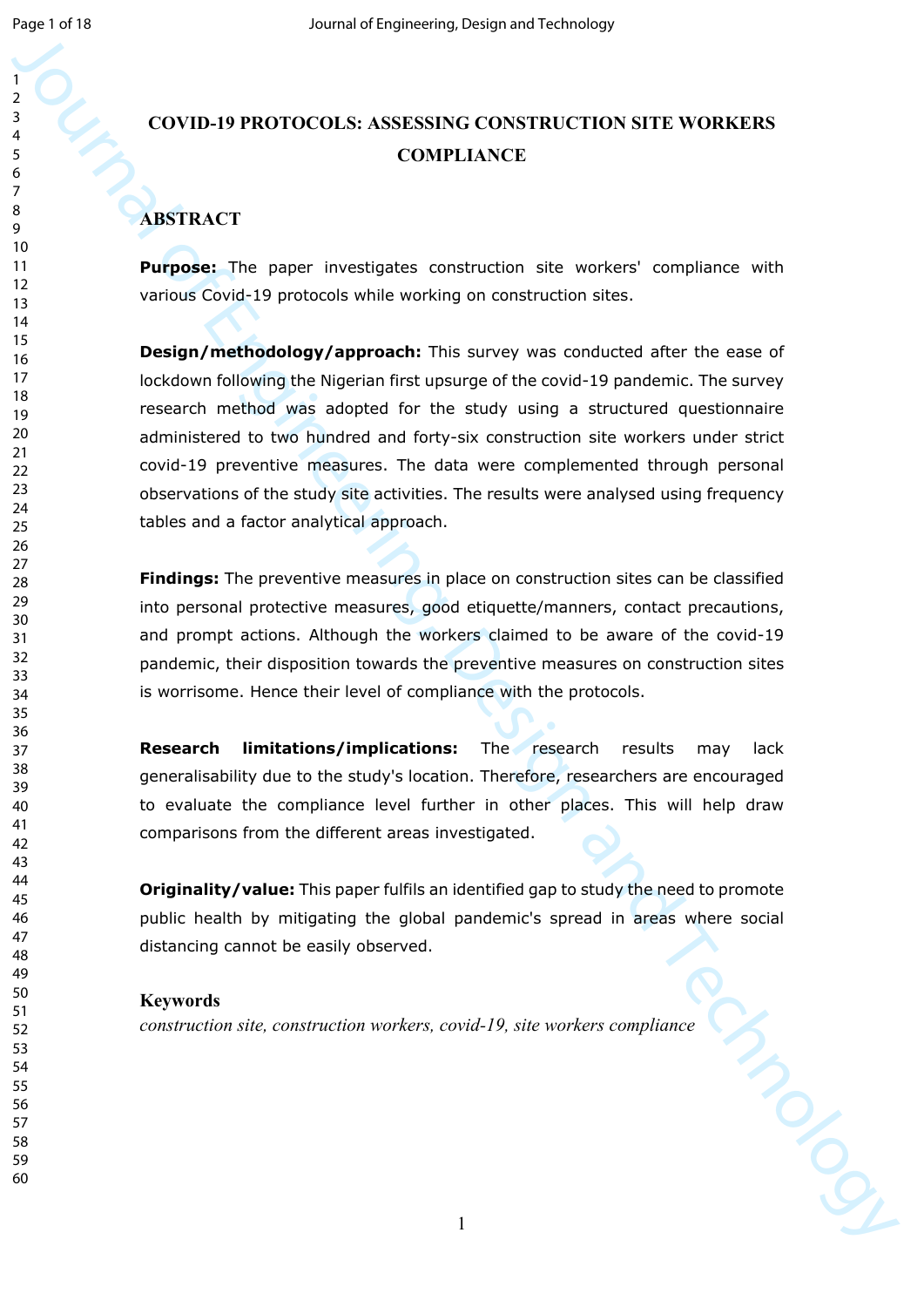#### **INTRODUCTION**

The novel Covid-19 (Coronavirus) pandemic has redefined people's physical interaction in the workplace. The pandemic led to many lives lost, and as of now, people's fear of contracting the disease keeps rising. According to Ogunnusi et al. (2020), new terminologies that emanate from the pandemic's aftermath and are commonly used in all sectors, including the construction industry, include but are not limited to self-isolation, COVID-19, quarantine, social distancing, palliatives, and furlough. The construction industry's activities are inevitable in nations of the world. The term that standout amongst those used is *"social distancing"*. Despite its enforcement at all levels, one could wonder whether this could be achievable in the construction industry.

**S**<br> **EXERCODECTION**<br> **EXERCODECTION**<br> **EXERCONATE CONSULTERING TO EXERCONATE (SECULAR CONSULTERING)**<br> **EXERCONATE CONSULTERING TO EXERCONATE CONSULTERING AND THE CONSULTERING AND THE CONSULTERING AND CONSULTERING AND CON** The industry and its services have been reshaped by the pandemic outbreak that hit all countries. The construction industry attracts many personnel at various levels and stages, working together to actualise development projects. According to Gamil & Alhagar, (2020), unlike other industries, the construction industry typically requires the project members' presence and onsite involvement. This necessity increases site workers' exposure to the deadly coronavirus, especially where safety measures are not strictly observed. With the outbreak of the deadly diseases, construction site workers are increasingly exposed to the pandemic due to their mode of operation mode. Although COVID-19 broke out in December 2019 in Wuhan, China, the first case in Nigeria was recorded in Lagos State on the  $27<sup>th</sup>$  of February 2020, with many cases recorded after that (Ezeokoli et al., 2020). The menace of Covid-19 cannot be overemphasized as many are dying daily, even among the health workers.

The disease is contagious and spreads through respiratory droplets resulting from sneezing, coughing, conversation, or abnormal breathing. There are also complex societal issues around ill workers who feel that they must work due to the fear of being sacked, economic or other reasons, thereby increasing the risk of exposure of their colleagues to the disease. Covid-19 is a public health emergency that requires one needs to evaluate and manage whatever risks that may arise from there. Therefore, to curb its spread, the World Health Organisation provided guidelines that must be strictly observed. Such guidelines include but are not limited to maintaining two-metres physical/social distancing between people and the use of a face and nose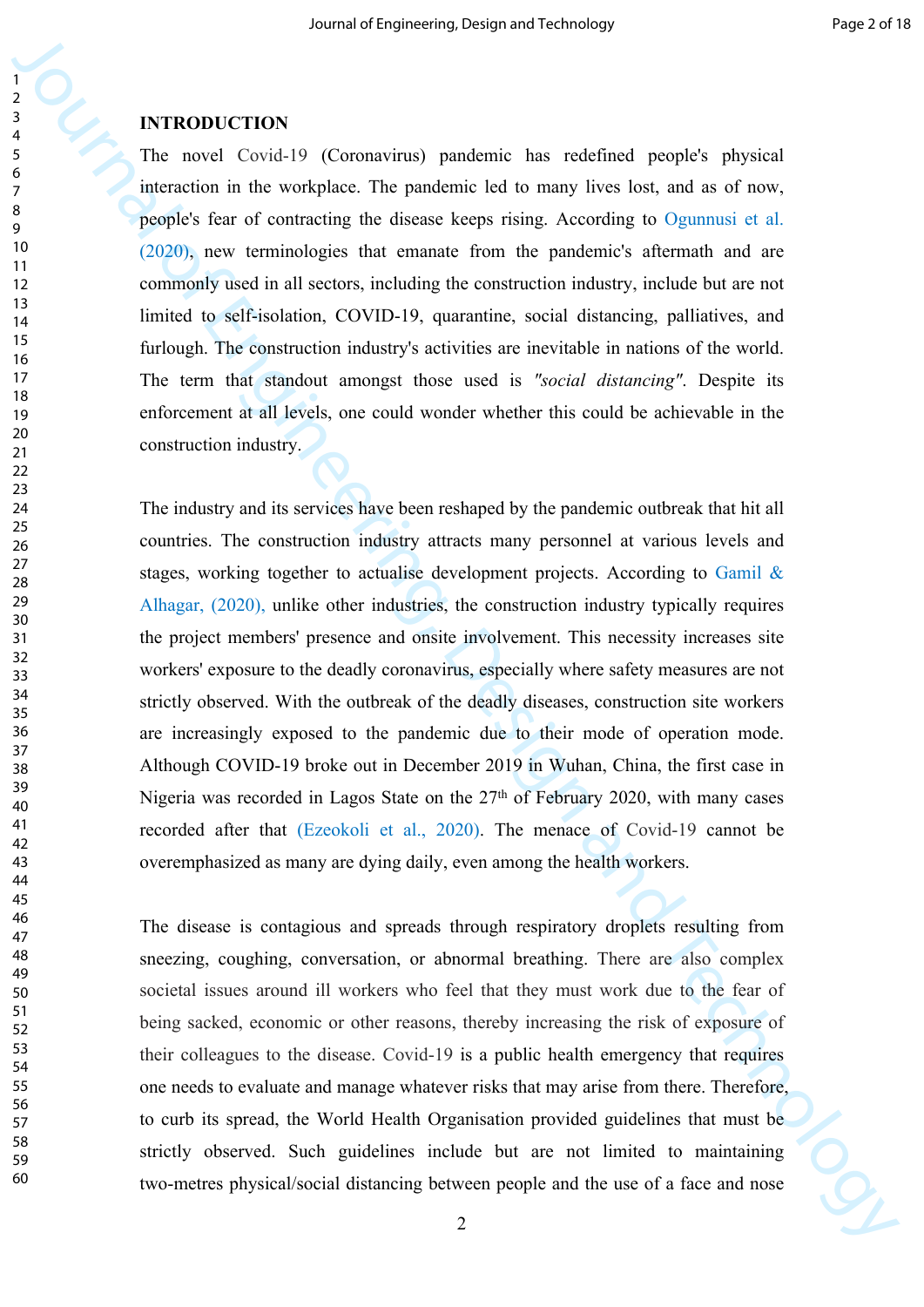mask. Other guides include frequent hands washing using soap with water and disinfecting with hand sanitizer. Despite these guides, many nations have experienced the second wave of Covid-19 pandemic after the relaxation of various governments' initial lockdown decision. The flagrant violation of the covid-19 protocol led to the second wave of the disease, causing another lockdown phase in most nations.

Construction-related activities contribute to the workforce that sustains every nation's growth. Therefore, there is a need for the sector to reflect on the risks to their employees. The firm is legally responsible for protecting its workers and others from the risk that could affect their health and safety. This meant employers must consider their workers' risk and do everything reasonably practicable to minimize or prevent them, since it cannot be totally eradicated for now (Wong et al., 2020). Jamaludin et al., (2020) posited that a new normal system occasioned by Covid-19 is emerging. It is evident that the fight against the pandemic is far from being over. Therefore, people must learn to live within the new realities as the social and economic activities resume.

**Fourthand COLUS (2008)** and the state of the state of the state of the state of the state of the state of the state of the state of the state of the state of the state of the state of the state of the state of the state The construction workers comprised mainly of artisans and site engineers and supervisors. As a group of construction workers, the artisans are the major player who execute construction processes and activities while the engineers and supervisors as another group work directly with the artisans to oversee their activities (Maloney, 1983). This group act as an intermediary between the management and the artisans. The disposition to worker's health and safety during construction works can determine how the diseases will spread between them and their contacts because they work from one construction site to another. During this pandemic era, numerous researches have been done to examine COVID-19 and its implication on different sectors. However, investigations on the deadly virus in the construction industry are limited, particularly in Nigeria. There is a need to fill this research gap, mostly due to the uncertainty surrounding the pandemic's present situation. Therefore, it is imperative to investigate the awareness and compliance of construction site workers in Lagos State, Nigeria, with the Covid-19 protocol to promote health and safety while delivering development projects.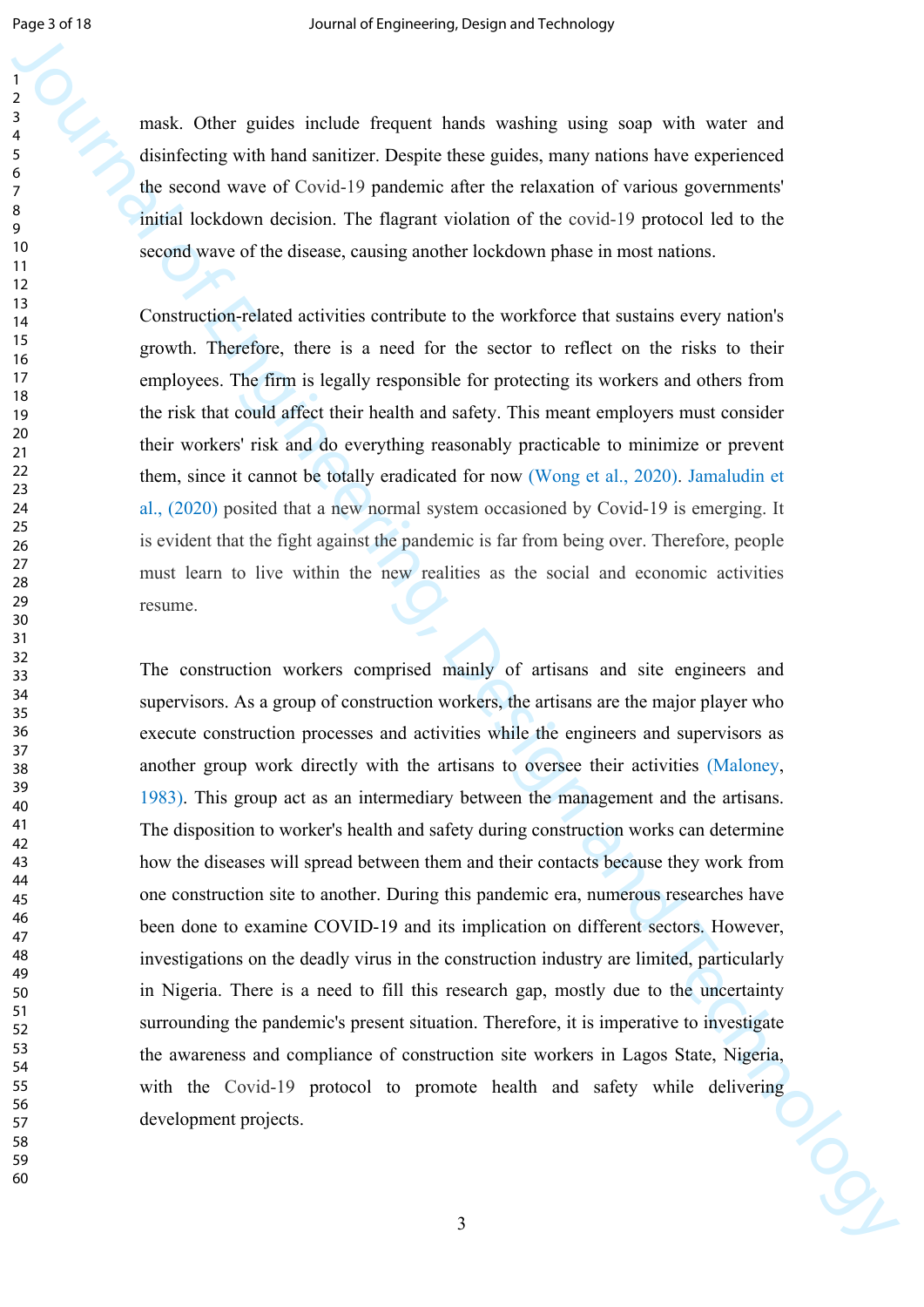## **LITERATURE REVIEW**

**FIRENTIONE REVIEW**<br> **EXERCISE REVIEW**<br> **EXERCISE REVIEW**<br> **EXERCISE REVIEW**<br> **EXERCISE REVIEW**<br> **EXERCISE REVIEW**<br> **EXERCISE REVIEW SERCISE REVIEW SERVE AND PROPERTIFICATION**<br> **EXERCISE THE AND CONSIST THE CONSIST AND TH** There is a potential knowledge gap on how feasible and practicable to apply Covid-19 measures within the construction industry. This is more difficult, especially if one considers the project's to be executed and the working arrangements' complexity (Stiles et al., 2021). The health condition of workers is directly related to their level of productivity. According to Olukolajo et al. (2013), the state of people's health can influence a country's economy, and a healthy workforce is a requirement for a vibrant economy. The resultant impact of the covid-19 pandemic on human health has its implication on many sectors of the economy. Ogunnusi et al. (2020) observed that the pandemic affected human health, businesses, and operational health of organisations', including the construction industry. The pandemic can cripple the construction industry, leading to project suspension/abandonment, financial implications, unpredicted socio-economic consequences, job loss, time, and cost overrun (Gamil  $\&$ Alhagar, 2020; Bsisu, 2020). Studies have also suggested that a possible economic depression might follow this pandemic. Therefore, the construction industry needs to devise plans to control this undesirable economic consequence.

The way site work is organised could affect workers safety and may have its toll on covid‐19 (Stiles et al., 2021). Virtually all projects on construction sites are achieved through site workers joint participation. Afkhamiaghda and Elwakil (2020) investigated the preliminary indexes that can aid the spread of the virus in the construction industry, found that the work's volume, the job site location, and the worker's daily activities can speedily spread the virus. Ezeokoli et al. (2020) also investigated the application of covid-19 safety rules among construction workers in construction sites and affirm that maintaining stay-at-home policy when sick, using face-shields, placing hand sanitisers, and wash hand basins in different and strategic locations are essential on construction sites. They also revealed that maintaining a daily attendance log for staff and visitors and using personal protective equipment provided is the commonly used covid-19 safety guideline on construction sites. The study concludes that most of these covid-19 precautions are rarely applied in the study area being investigated.

Wong et al., (2020) investigated anxiety symptoms and the adoption of preventive guidelines against covid-19 in Taiwan. It was found that anxiety and preventive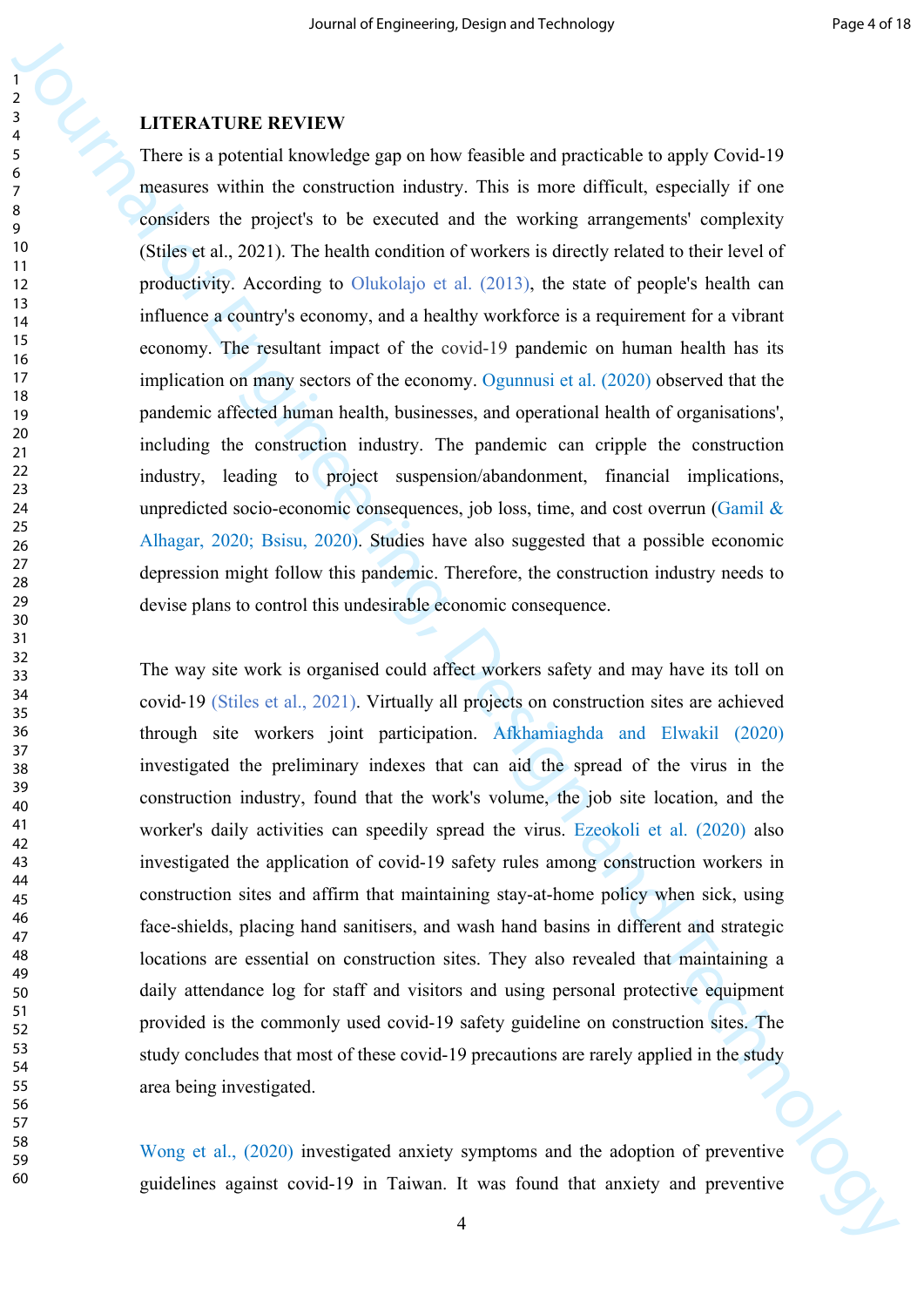**C**<br> **guidelines a corea were increasingly rising in proportionate measure with the prosedure<br>**  $\frac{1}{2}$  **and a Function reguire and the information and the the increased into the information of the stress of the content o** guidelines scores were increasingly rising in proportionate measure with the pandemic rate. Furthermore, it was revealed that high anxiety was linked with the increased use of preventive protocols against covid-19. The pandemic caught the world uninformed and affected every economic sector, inclusive of the construction industry. The disease caused safety apprehension at workplaces. This is why the world health organisation formulated protocols to be followed to limit the spread of the disease. Most countries adopted, impose, and enforce these guidelines during the covid-19 outbreak. These guidelines as reported by Ezeokoli et al., (2020) and Wong et al., (2020) to be practiced at all active construction sites during the pandemic to minimise the spread of the diseases include but not limited to:

- a. Social distancing should be practiced.
- b. Gatherings or crowding at a place should be discouraged.
- c. If gathering cannot be prevented, suitable personal protective equipment (PPE), should be provided. Provision of PPE should be appropriate for the activity being performed.
- d. Limit interaction or meeting to the minimum time required to perform the given task and comply to the maximum extent.
- e. There should be a designated person to enforce covid-19 adherence on the construction site. This person must always be available on the construction site.
- f. Meeting points and high-risk zones should be mapped out in case of emergency.
- g. Minimise close contacts to the barest minimum during the delivery/picking up of materials or equipment.
- h. Workers should be discouraged from using other people work tool and equipment, desks, and offices. If this cannot be ascertained, they should be disinfected before and after use.
- i. Wash stations or hand sanitisers should be placed in visible areas to all workers the required hygienic practices.
- j. Frequently touched surfaces and objects should be disinfected regularly.
- k. Cover the mouth and nose when coughing or sneezing and wash the hand immediately afterwards.
- l. Cover the mouth and nose with a tissue during coughing or sneezing
- m. Workers handling task should report about their sickness and stay at home, except for medical attention.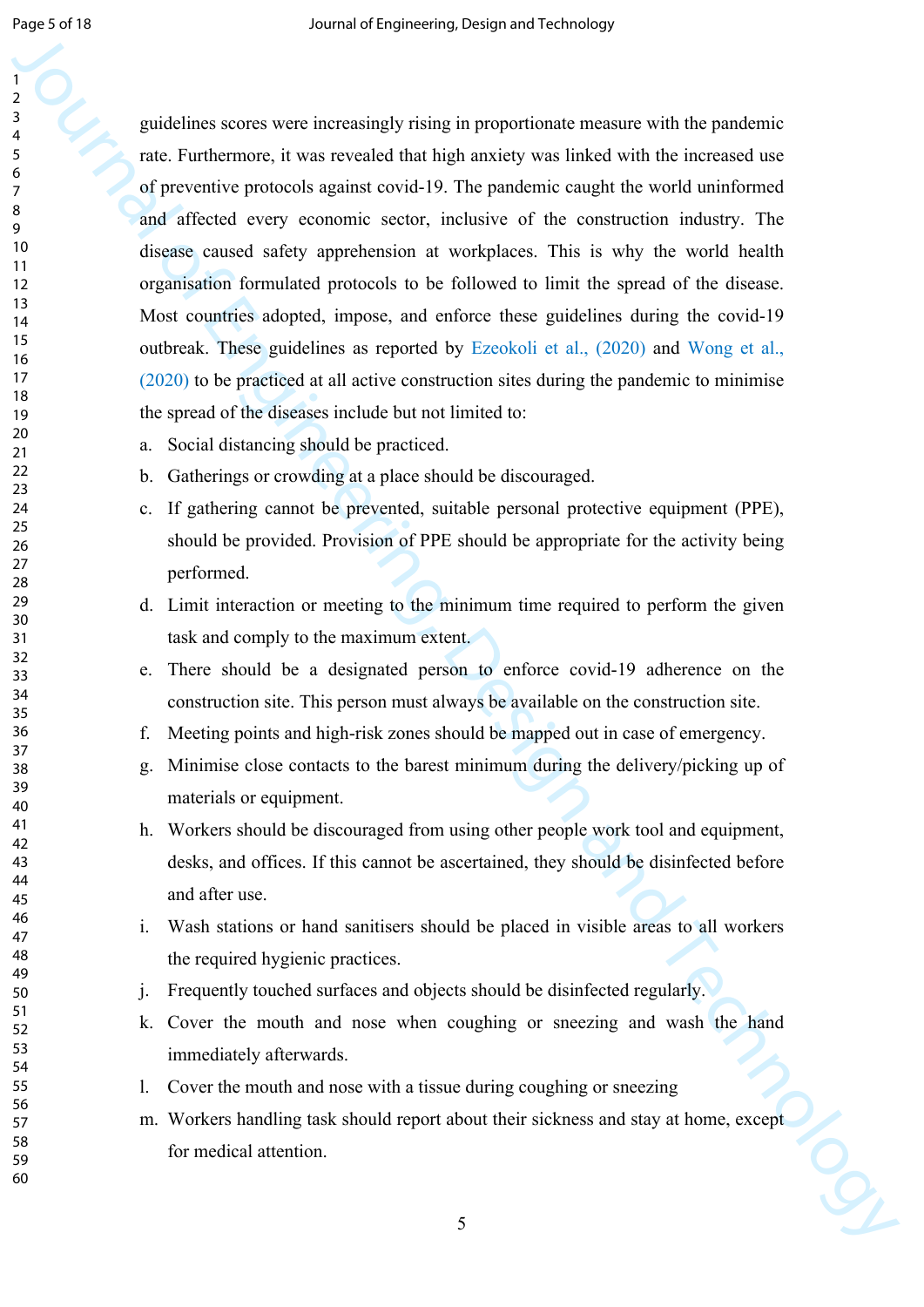- n. Employees must inform their boss/superior of any sick member of their family at home with covid-19 symptoms.
	- o. Eye protective shield must be worn
	- p. Wash hand frequently with soap
	- q. Avoid eyes, mouth, and nose touching.
	- r. Tissue paper for coughing or sneezing should be disposed of appropriately and immediately after use.
	- s. Hand hygiene should be performed after contact with contaminated objects or respiratory discharges.
	- t. Self-isolate when you are feeling unwell with covid-19 symptoms.
	- u. Declare and seek medical care when having covid-19 symptoms.

Journal of the control of the state of the state of the state of the state of the state of the state of the state of the state of the state of the state of the state of the state of the state of the state of the state of Amoah and Simpeh (2020) examine South African construction firms' challenges in implementing COVID-19 safety measures. The study found that lack of compliance, ignorance about covid-19, the supply of substandard protective equipment, improper sanitising of construction materials, workers commute through public transport, difficulty in sharing work tools and equipment, the superstitious belief on Covid-19, and the difficulty in complying with social distancing rules are challenges to the implementation of safety protocols on construction site. Raliile and Haupt (2019) also found that construction site workers must be safety conscious as they have a duty of care to ensure their safety and others'. This justifies a need to investigate construction site worker's compliance with covid-19 protocols on construction sites.

#### **METHODOLOGY**

This survey was conducted after the ease of lockdown following the Nigerian first upsurge of the covid-19 pandemic. Activities on many construction sites were shut down due to the pandemic. Hundreds of people were reported to have contracted the disease, with scores of recorded death cases. After the ease of lockdown, construction activities were allowed to return to many sites but with a paradigm shift and protocols to prevent the disease's spread. The survey questionnaires were personally administered with strict compliance to covid-19 protocols to construction workers found on various sites. The information sought was to investigate their knowledge of and compliance with the covid-19 protocol related to construction site activities.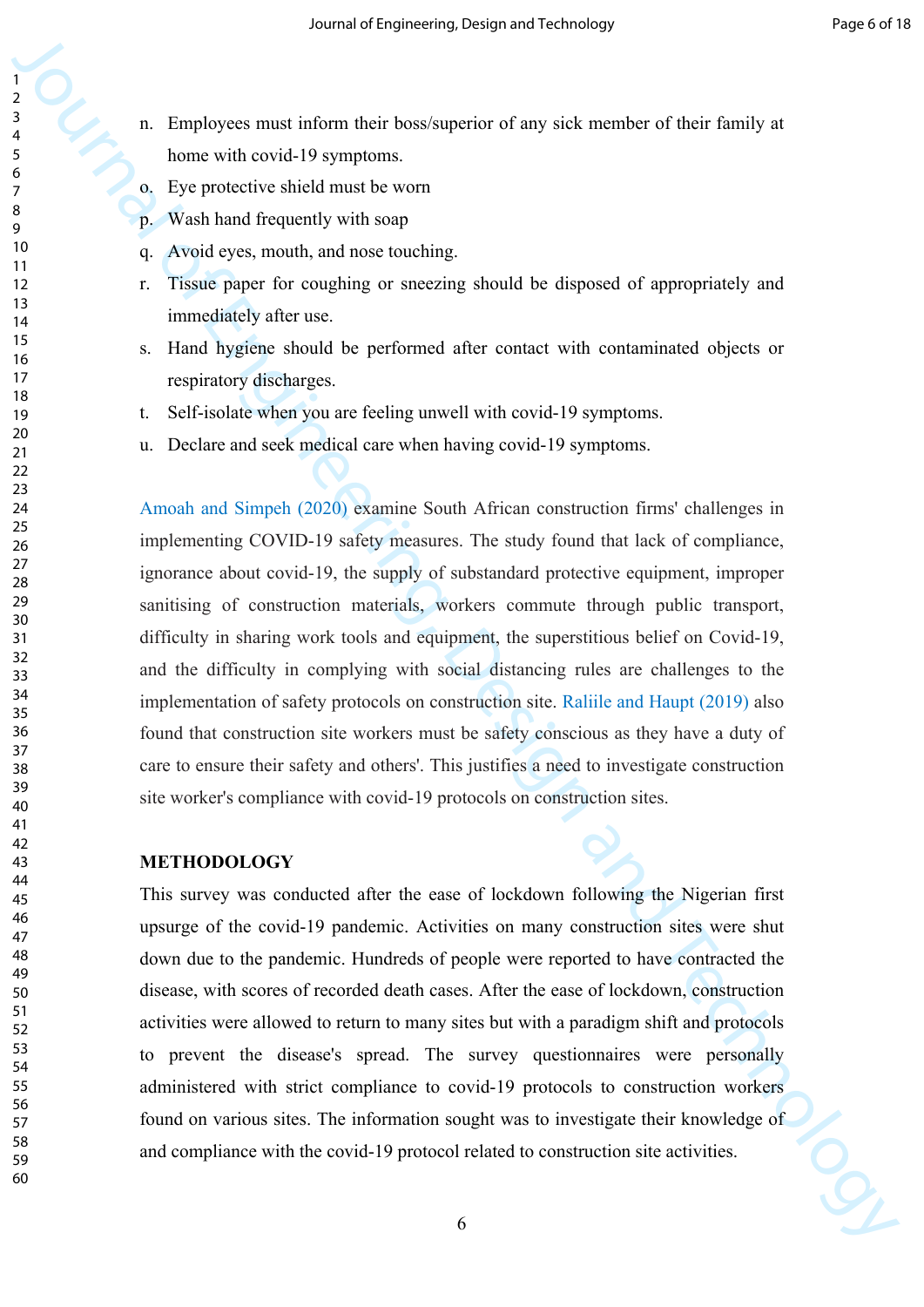**Legens States, a general or the second New York and Technology and Technology states and the Theorem second between the two methods that the second between the second between the two methods of the System and Technology** Lagos State, a growing urban centre in the South-Western part of Nigeria, was the study site. The area was selected because it has been established that 75% of construction firms in the country are either based or have branches located there (Ameh & Farinde, 2020). Also, there is a high volume of construction activities concentration and execution therein (Oke et al., 2017). There are twenty (20) Local Government Areas (LGA's) in Lagos State and thirty-seven (37) Local Council Development Areas (LCDAs) with substantial developmental projects recorded to be ongoing daily. Two construction sites were purposively selected in each of the fifty-seven (57) local government areas totalling one hundred and fourteen (114) study sites. Three construction workers were randomly selected as the respondents on each study site. A total of three hundred and forty-two (342) questionnaires were administered to the respondents.

However, due to the site workers' mobility, only two hundred and forty-six (246) questionnaires were retrieved, signifying a 71.93% response rate. On careful consideration of the retrieved questionnaires, only two hundred and twelve (212) representing 86.18% were filled correctly and considered valid for the data analysis. The information provided in the questionnaire comprises questions that bother on the construction site workers awareness about the COVID-19 pandemic, its symptoms, the preventive measures provided on construction sites, and how they respond and comply with safety measures against the pandemic. The data analysis was done using frequency tables, Mean Item Score (MIS), and factor analysis.

*Mean item score:* This is a quantitative analysis technique used for prioritising the level of significance of the variables. This method, which has been widely used in construction research, was adopted to determine individual construction workers' relative practice in complying with a preventive measure against the covid-19 pandemic on construction sites.

*Exploratory Factor analysis (EFA)*: This is a statistical method otherwise known as a data reduction tool. It is used to detect smaller groups that can denote relationships among the variable set that are interrelated (Liao and Teo, 2017). The technique efficiently reduces/regroup identified factors from a larger size to a smaller size based on the responders' factor scores. It helps remove redundancy from a given set of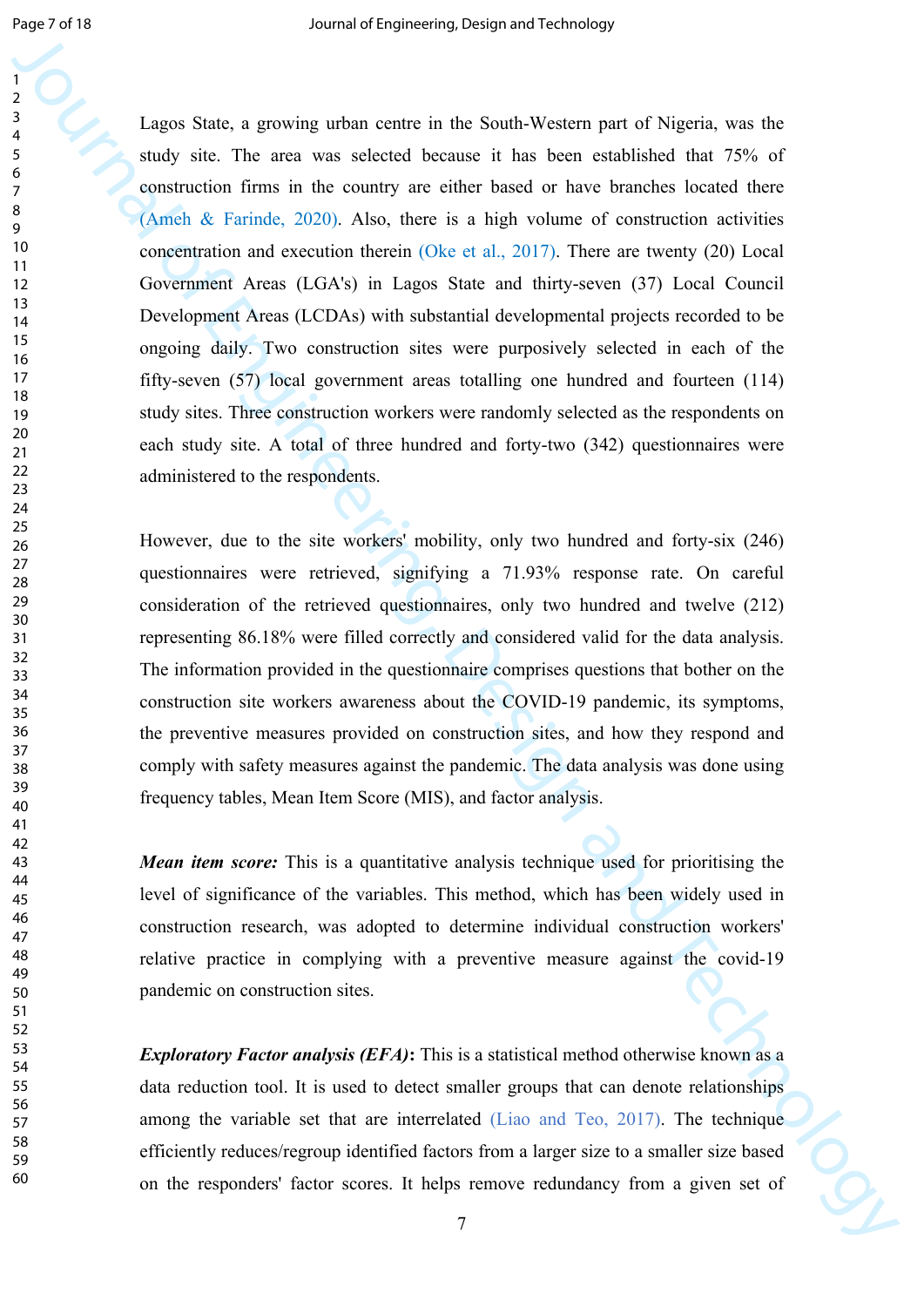correlated variables. It is used in underlying factors identification and variables screening (Chan et al., 2018). EFA is carried out in two steps: factor extraction and rotation of factor. Firstly, one must detect the number of factor groupings in the variables set. Secondly, it ensures that grouping is more interpretable and influences the number of underlying grouping (Adabre and Chan, 2019; Hair *et al.* 2009). Therefore, the EFA used in this study will unravel the primary grouping between the identified preventive measures.

#### **RESULTS**

# *Profile of respondents* **INSERT TABLE 1 HERE**

Solution of the state of the state of the state of the state of the state of the state of the state of the state of the state of the state of the state of the state of the state of the state of the state of the state of t Data obtained from the workers at various construction sites across Lagos State, as shown in Table 1, indicate that more males are involved in construction works than females. This, however, is not unexpected as Odesola (2012) has established the dominance of male workers on construction sites. These workers' age distribution shows that 11(5.2%) of the surveyed workers are below 18 years of age, while those between 18-24 are 39(18.4%). The age bracket 25-34 years has 44(20.8%). From the table, 8 (3.8%) construction site workers are above 55 years. Out of all the respondents, only 5 (2.4%) do not have a formal education; 24 (11.3) attained primary education. Most of these workers – 111 (52.4%) have obtained Secondary/Technical College education, while the remaining 72 (34%) have tertiary education.

Data on the role or duty performed by the surveyed construction workers onsite shows that 65 (30.7%) are artisans. These groups include bricklayers, welder, mason, painter, electrician, tilers, carpenters etc, whose jobs require formal training or special skill. Labourers are 126 (59.4%) of the surveyed workers, constituting the majority. These groups provide supports to artisans and do not require particular skills to discharge their job. However, it is believed that the workers are known to provide the necessary reliable data for the study, especially because all the site workers are educated.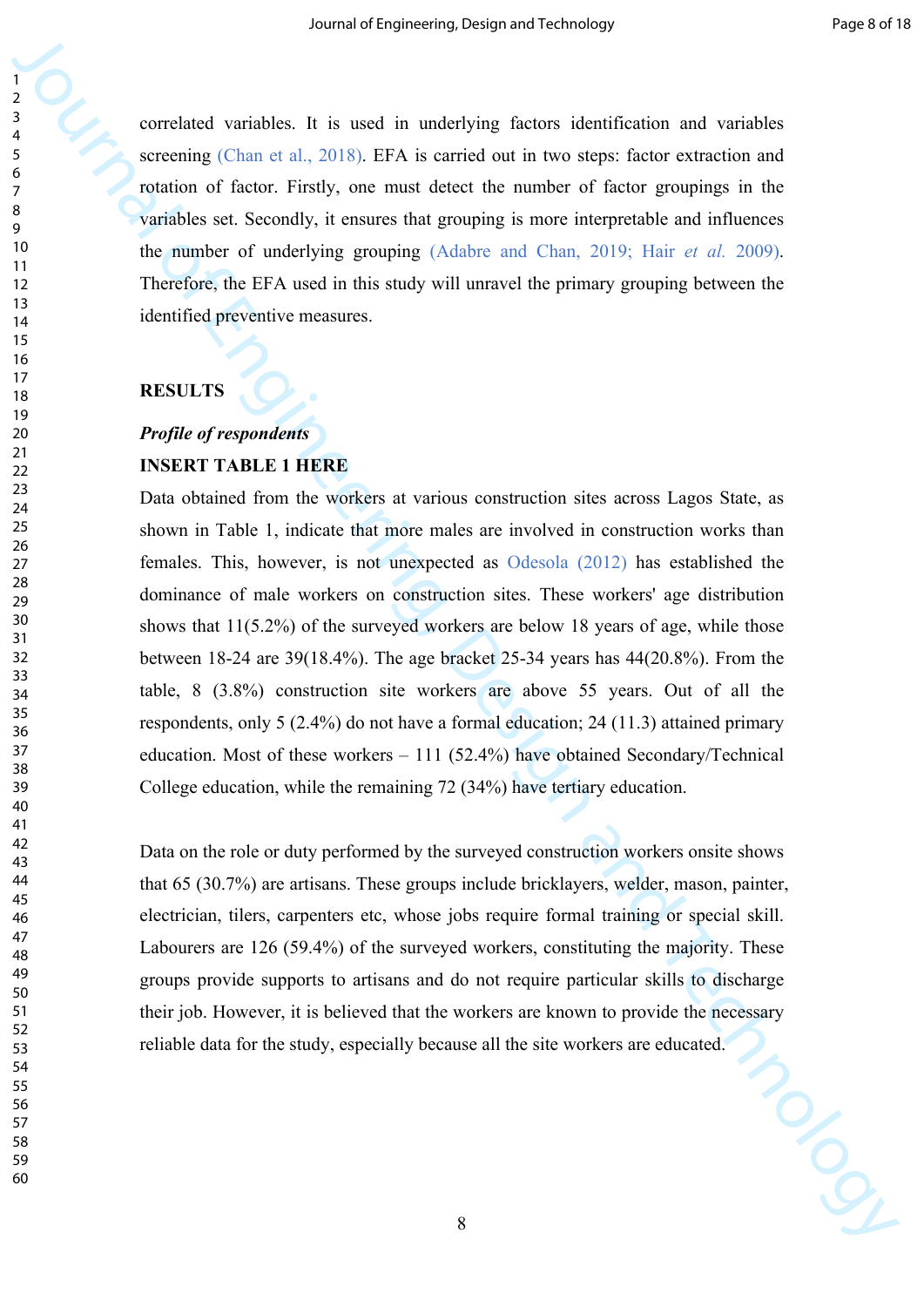# *Covid-19 awareness among construction site workers* **INSERT TABLE 2 HERE**

Table 2 displays the information on the awareness of the Covid-19 among the construction site workers. It is noteworthy that all of them are not ignorant of the virus. This implies that the knowledge of the pandemic is common among construction site workers. However, only 3(1.4%) have undertaken the covid-19 test among all. This may be because many of them do not have the need to do the test or haven't contracted the virus.

#### **INSERT TABLE 3 HERE**

Consider 3 per computer contained and the media of the Consider State and Technology and Consider an  $\frac{1}{2}$  and Consider 3 and Consider 3 and Consider 3 and Consider 3 and Consider 3 and Consider 3 and Consider 3 and C Covid-19 presents many symptoms among its victims, and these symptoms are documented. Government and health workers are spreading information on these symptoms and advising that any person presenting any of them should immediately seek medical help. Table 4 shows the knowledge of the various covid-19 symptoms among the surveyed construction site workers. It is worrisome that many construction workers do not have good knowledge of the covid-19 symptoms, although they claimed to be aware of the coronavirus. Out of the twelve documented symptoms, the surveyed respondents show considerable knowledge of "difficulty breathing" and "shortness of breath"; an indication that until many of them get to the point of having difficulty breathing, they do not believe they have covid-19 but some other ailments. Based on the discussions that ensued between the respondents and researchers during data collection and completion of the survey questionnaire, some construction site workers do not attribute some symptoms such as tiredness and aches pain to covid-19 as these are their typical experiences even before the outbreak of the pandemic.

# *Provisions for Covid-19 preventive measures on construction sites* **INSERT TABLE 4 HERE**

Going by the government's various guidelines to forestall the spread of coronavirus, specific preventive measures were advised to be provided in public places. This includes a functional wash hand basin with soap and a sanitiser/handwash provision, among others. Data on the provision/availability of these measures on various surveyed construction sites across the study area indicate that none of the construction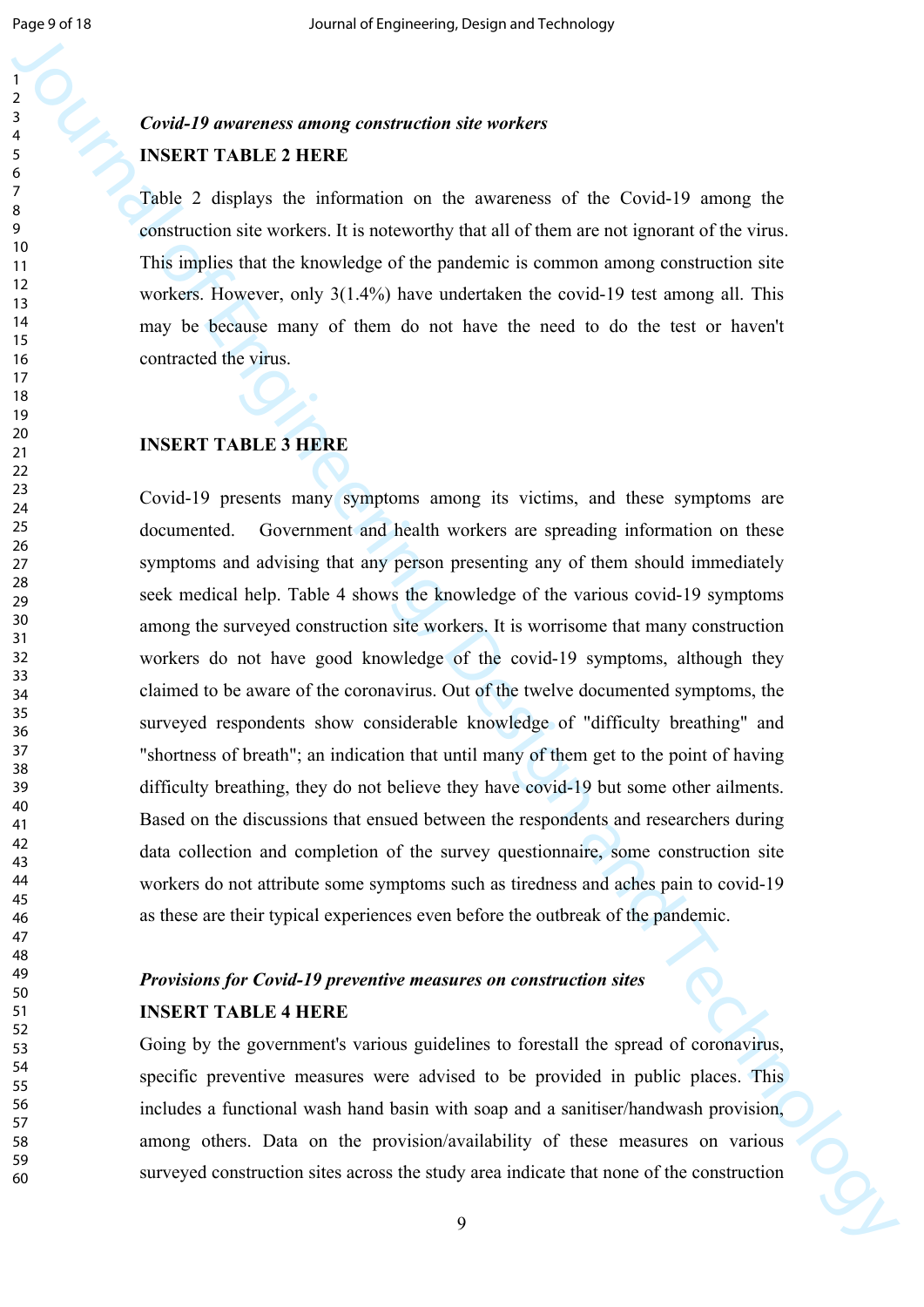sites has satisfactory response. Most of the respondents answered "No" to the availability and provision of the preventive measure/materials. This implies that many of the construction site owners/supervisors/operators only pay lip service to the fight against the coronavirus. Based on observations, some sites with the inscription of "No Mask, No Entry" policy do not enforce it nor prevail on the construction site workers to use their mask after entry; while some only enforce it on entry. The survey shows that only a handful of construction sites representing 29 (13.7%) check workers' temperature with an infrared thermometer while others do not.

#### *Construction site workers' compliance with Covid-19 protocol*

3<br>
3. Since has satisfactory corporate. Most of the compandent answered "No" to the symplectical particular of the present in technology in the symperic of the sympetry increasing and the magnitude of the present in the s Kaiser-Meyer-Olkin (KMO) test was done to examine the sample's adequacy and shows KMO results of 0.678 above the minimum benchmark of 0.50 (Olawumi & Chan, 2019), and connotes a perfect degree of common variance. Since the KMO is closer to 1, it implies that the generated cluster is credible, distinct, and dependable (Chan & Choi, 2015). Similarly, Bartlett's test of sphericity was adopted to ascertain the appropriateness of the Principal Components Analysis for factor extraction. The BTS revealed a significant chi-square value of 932.104 with a significant value of 0.00. This depicts that the correlation matrix is not an identity matrix (Chan & Choi, 2015). The above tests have shown that the data is suitable for factor analysis. The extraction of the factor using the Principal Components analysis resulted in 4 factors which account for 66.290% of the total variance explained and higher than the benchmark of 60% (Olawumi & Chan, 2019). All the factors were retained as they all have factor loading closer to 1.0; thus, they all significantly contribute to its underlying grouped factor.

#### **INSERT TABLE 5 HERE**

**Group 1: Personal protective measures:** This group contains 4 underlying measures that construction site workers could adopt to prevent the spread of covid-19. They are wearing a nose mask, wearing an eye-protective shield, washing hands with soap frequently, avoiding hand touching of the nose, mouth, and eyes. This group has 35.560% of variance explained, which represents the highest of the four factor grouping. This connotes that personal protective measure is a crucial and significant measure that construction workers can adopt to reduce the disease rate while working on site.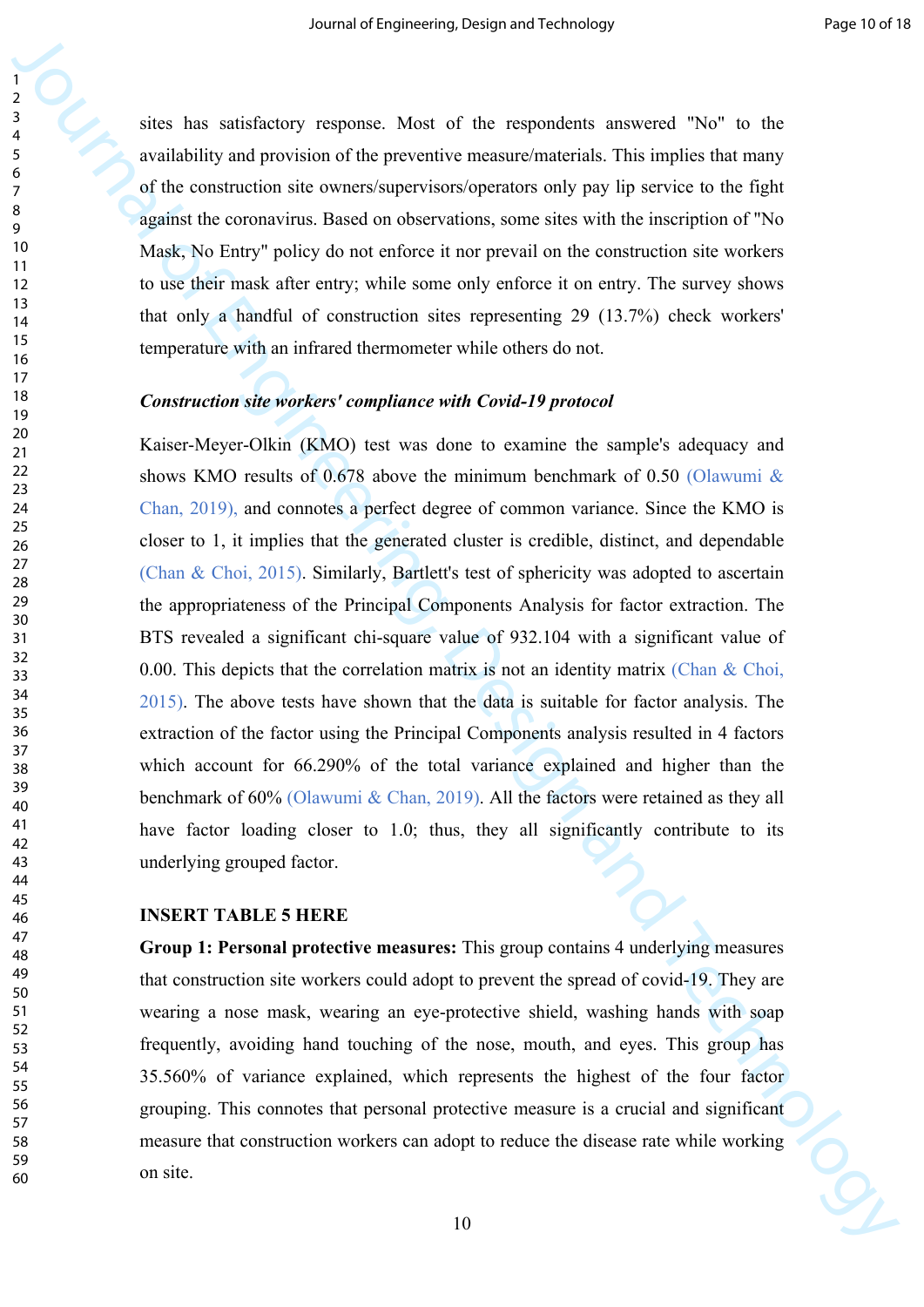**Group 2: Good etiquette/manners:** This underlying group also has four measures against the spread of Covid-19 on the construction site. They are cover the nose and mouth with a tissue when you cough/sneeze, dispose of the tissue paper used appropriately after coughing/sneezing, washing your hand immediately after coughing or sneezing, and performing hand hygiene after having contact with respiratory secretions or contaminated objects. This underlying group explains 11.709% of the total variance.

**Group 3: Contact precautions:** This grouped explained 10.342% of the total variance. They comprise two preventive measures that could help limit the spread of covid-19 while working on site. These factors are avoiding close contact with others and avoiding group meeting or gathering

**Group 4: Prompt actions:** This underlying group contains two measures against the spread of Covid-19 on the construction site. They include social distancing when feeling unwell and surrendering to health officials when one notices the symptoms. These two measures under this group collectively explain 8.680% of the total variance.

#### **INSERT TABLE 6 HERE**

Journal of Court of the case of the set of the set of the set of the set of the set of the set of the set of the set of the set of the set of the set of the set of the set of the set of the set of the set of the set of th This study's main crux is to determine the extent of construction site workers' compliance with Covid-19 protocols. This was achieved by reporting the respondents' disposition to the identified preventive measures and detailed in Table 6. Overall, wearing a nose mask ranks 1st with MIS 3.47. This appears to be the most popular and observed covid-19 protocol among the site workers. The preventive measure in 2<sup>nd</sup> rank (position) is to perform hand hygiene, as evident with MIS 3.30. This should be done when you come in contact with respiratory discharges or polluted objects. Frequent washing of hands with soap ranked 3rd with MIS 3.10. Wearing an eye-protective shield ranked 4th with 3.00 MIS. Avoiding eye, nose, and mouth touching ranked 10th with 2.24 MIS. It is widely publicised that the virus accesses humans through these outlets; however, it is noticeable that construction site workers in the study area pay less attention to these all-important covid-19 preventive measures. Hence the reason for its lowly ranked position.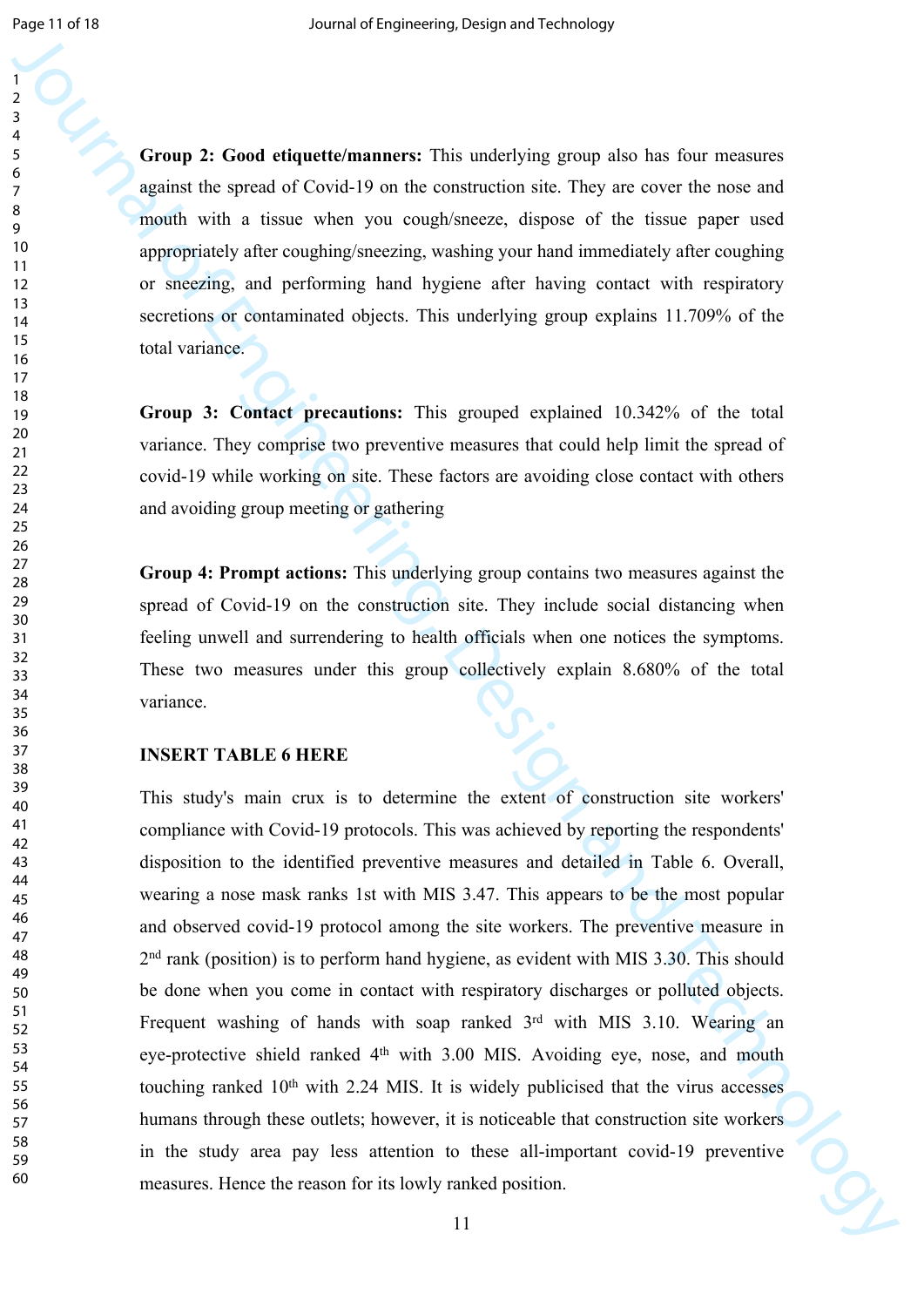3<br>
Journal of the six manufation physical social distanceing when feeling unwell ranked 114<br>
A next to find is manufation physical social distanceing when feeling unwell ranked 114<br>
outil 7.0 MKs. This imple is that thes Next to this is maintaining physical/social distancing when feeling unwell ranked 11<sup>th</sup> with 1.70 MIS. This implies that these construction site worker does not see the need to self-quarantine even when feeling ill. This may be attributable to the fact that most industry workers might not be paid for a job not done (Laing, 2020), especially when most of them are daily paid workers. Another fact is that they may not believe that their ailment could be associated with Covid-19. Thus, they still manage to mix with other workers by going for site work even when they feel unwell. This could endanger their colleagues and the public. The lowest ranked is prompt reporting oneself to the authority/healthcare providers with  $1.69$  (MIS) and  $12<sup>th</sup>$  position. The lack of willingness to report oneself may be an avoidance of social stigmatisation that may accompany contracting the virus. This study agrees with the investigations of Amoah and Simpeh (2020) and Simpeh and Amoah (2021) that non-compliance to covid-19 safety guidelines could increase exposure to the virus. Also, the Nigerian government's stay-at-home policy posed a significant dilemma to the construction sector since most workers in this sector cannot work from home.

#### **CONCLUSION AND RECOMMENDATION**

This article has investigated the compliance of construction site workers with preventive measures geared towards curbing the spread of Covid-19 pandemic. The blatant disregard for the protocols suggested by the World Health Organisation could lead to the rising spread of the pandemic among people, inclusive of the site workers, and then transmitted to the public. This may spell doom for the compromise of public health if not quickly and urgently checked. It is also apparent that there is a high level of ignorance among the construction site workers concerning the symptoms of Covid-19, despite their claim to be aware of the pandemic.

Based on this study's findings, it is recommended that an intensive awareness campaign backed with public enlightenment should be regularly carried out to educate people, construction workers inclusive, about how covid-19 and its associated symptoms could impact people's health. The necessity is to seek medical help when the need arises. The State government needs to develop specific and stringent covid-19 policy and operational guidelines for every construction site and ensure strict compliance with preventive measures to combat the spread of these deadly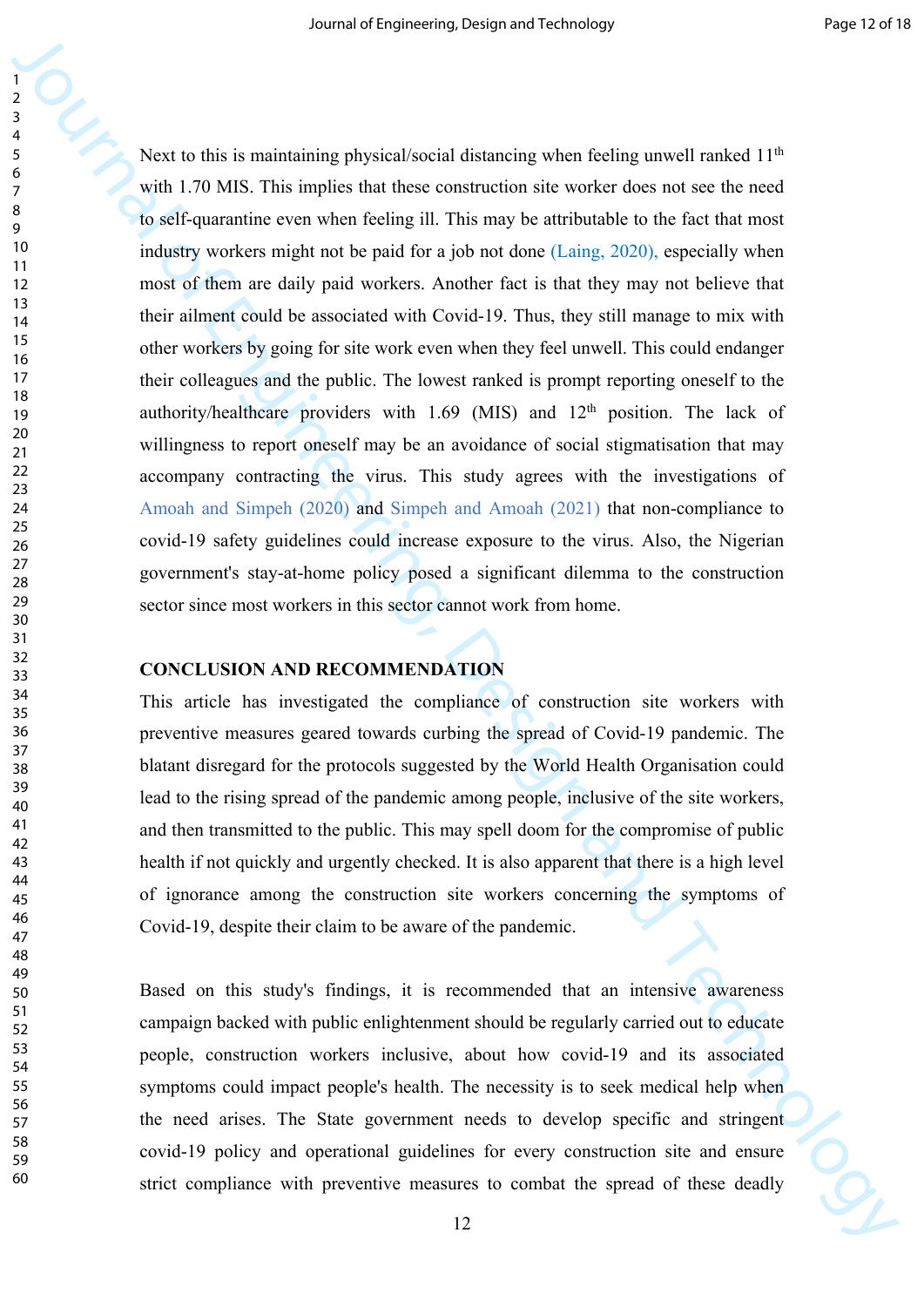diseases. Sanctions to errant ones or organisations could accompany this. Conclusively, it is sufficient to inform that the fight against covid-19 is a fight for life, and nothing should be spared to ensure a win in this battle.

#### **References**

- Adabre, M. A., & Chan, A. P. C. (2019). Critical success factors (CSFs) for sustainable affordable housing. *Building and Environment*. 156:203-214. https://doi.org/10.1016/j.buildenv.2019.04.030
- Afkhamiaghda, M. & Elwakil, E. (2020). Preliminary modelling of coronavirus (COVID-19) spread in construction industry. *Journal of Emergency Management*, 18(7):9-17. https://doi.org/10.5055/jem.2020.0474
- Ameh, O. J., & Farinde, O. M. (2020). Construction contractors' compliance to health and safety insurance policies in Lagos State. *Journal of Construction Innovation and Cost Management*, 1(1):81-92.
- Amoah, C., & Simpeh, F. (2020). Implementation challenges of covid-19 safety measures at construction sites in South Africa. *Journal of Facilities Management*, 19(1):111-128. https://doi.org/10.1108/JFM-08-2020-0061
- Bsisu, K. A. D. (2020). The impact of COVID-19 pandemic on Jordanian civil engineers and construction industry. *Int. Journal of Engineering Research and Technology*, *13*(5):828-830. https://doi.org/10.37624/ijert/13.5.2020.828-830
- Chan, A.P.C., Darko, A, Olanipekun, A.O.,and Ameyaw, E.(2018). Critical barriers to green building technologies adoption in developing countries: The case of Ghana. Journal of Cleaner Production, 172,1067-1079.
- Chan, D.W.M. & Choi, T.N.Y. (2015). "Difficulties in executing the mandatory building inspection scheme (MBIS) for existing private buildings in Hong Kong". *Habitat International*, 48:97-105,https://doi.org/10.1016/j.habitatint.2015.03.015
- Journal of the state of the state of the state of the state of the state of the state of the state of the state of the state of the state of the state of the state of the state of the state of the state of the state of th Ezeokoli, F. O., Okongwu, M. I., & Fadumo, D. O. (2020). Adaptability of Covid-19 safety guidelines in building construction sites in Anambra State, Nigeria. *Archives of Current Research International*, 20(4):69–77. https://doi.org/10.9734/acri/2020/v20i430191
	- Gamil, D. Y., & Alhagar, A. (2020). The impact of pandemic crisis on the survival of construction industry : A case of covid-19. *Mediterranean Journal of Social Sciences*, 2117:122–128.
	- Hair, J. F.; Black, W. C.; Babin, B. J.; Anderson, R. E. (2009). *Multivariate data*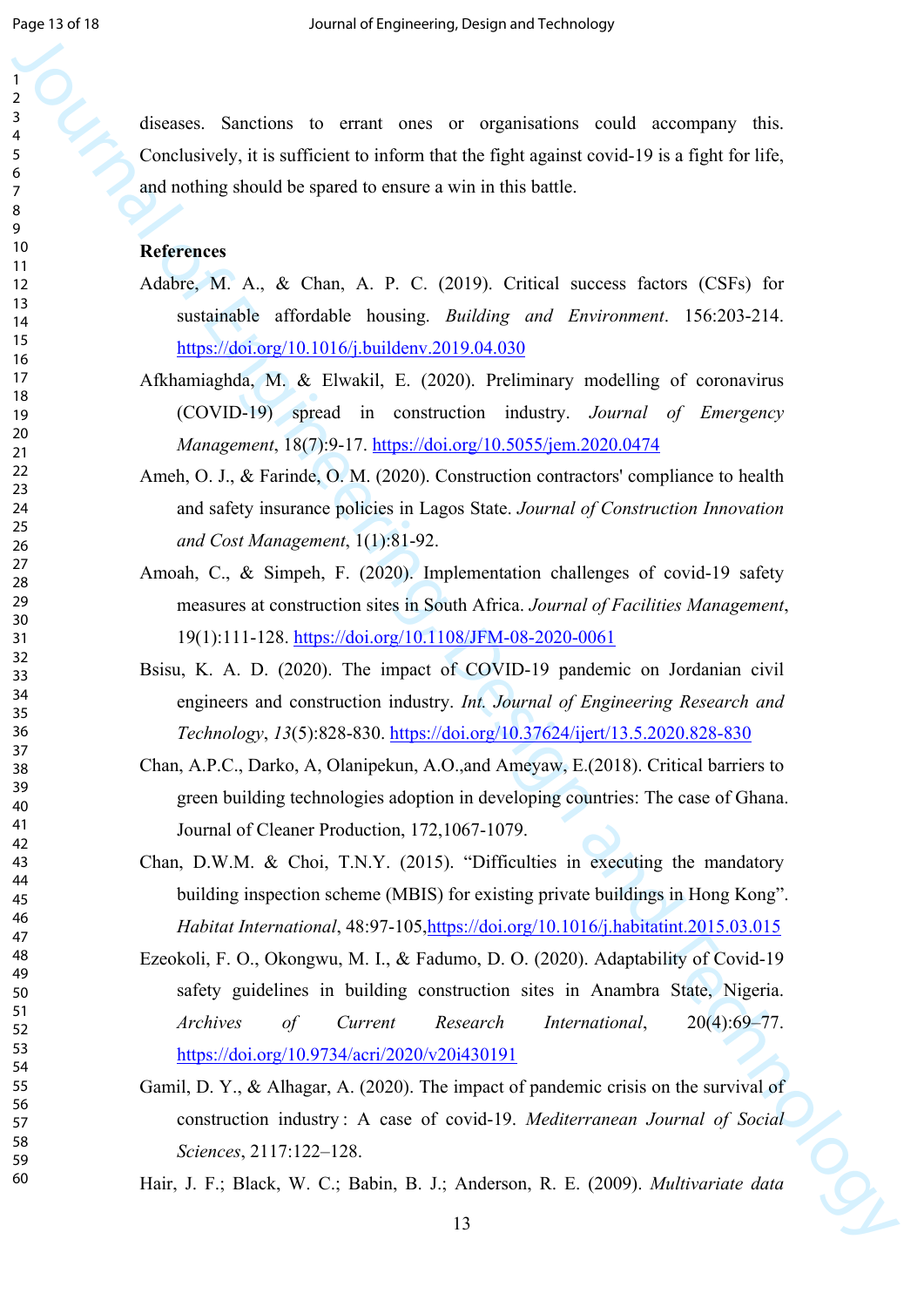*analysis*.7th ed. Upper Saddle River, NY: Prentice Hall.

- Jamaludin, S., Azmir, N. A., Mohamad Ayob, A. F., & Zainal, N. (2020). Covid-19 exit strategy: Transitioning towards a new normal. In *Annals of Medicine and Surgery*. 59:165–170. Elsevier Ltd. https://doi.org/10.1016/j.amsu.2020.09.046
- Laing, T. (2020). Industry, The economic impact of the Coronavirus 2019 (Covid-2019): Implications for the mining. *The Extractive Industries and Society*, 7:580-582. https://doi.org/10.1016/j.exis.2020.04.003
- Liao L., and Teo E., (2017) Critical success factors for enhancing the building information modelling implementation in building projects in Singapore. *Journal of Civil Engineering and Management*. 23(8):1029-1044
- Maloney, W. F. (1983). Productivity Improvement: The influence of labor. *Journal of Construction Engineering and Management*, 109(3):321–334. https://doi.org/10.1061/(asce)0733-9364(1983)109:3(321)
- 3<br>
3<br>
1. analysis,<sup>73</sup> et Upp[er](https://doi.org/10.1061/(asce)0733-9364(1983)109:3(321)) Saddis River, NY: Premier Ball.<br>
1. analysis, 7. angles, 1. Angles, 1. Between 181 and 2000, 1. Core (2. 1<br>
3. and 1. and 2. and 1. and 1. and 1. and 1. and 1. and 1. and 2. and 2.<br>
1. an Odesola, I. A. (2012). *Construction labour productivity of mansory operations in South-South of Nigeria*. A thesis submitted to the postgraduate school, University of Uyo, Uyo, Akwa Ibom State, Nigeria, in partial fulfillment of the requirements for the award of the doctor of philosophy degree in construction management
	- Olawumi, T. O., & Chan, D. W. (2019). An empirical survey of the perceived benefits of executing BIM and sustainability practices in the built environment. *Construction Innovation*.19(3):321-342. http://doi.org/10.1108/CI-08-2018-0065
	- Olukolajo, M. A., Adewusi, A. O., & Ogungbenro, M. T. (2013). Influence of housing condition on the health status of residents of urban core of Akure, Nigeria. *International Society for Development and Sustainability*, *2*(2):1567–1579. http://isdsnet.com/ijds-v2n2-84.pdf
	- Simpeh, F., & Amoah, C. (2021). Assessment of measures instituted to curb the spread of COVID-19 on construction site. *International Journal of Construction Management*, *0*(0), 1–19. https://doi.org/10.1080/15623599.2021.1874678
	- Stiles, S., Golightly, D., & Ryan, B. (2021). Impact of covid-19 on health and safety in the construction sector. *Human Factors and Ergonomics in Manufacturing*, 1–13. https://doi.org/https://doi.org/10.1002/hfm.20882
	- Ogunnusi, M., Hamma-Adama, M., Salman, H., & Kouider, T. (2020). Covid-19 pandemic: the effects and prospects in the construction industry. International journal of real estate studies. *International Journal of Real Estate Studies*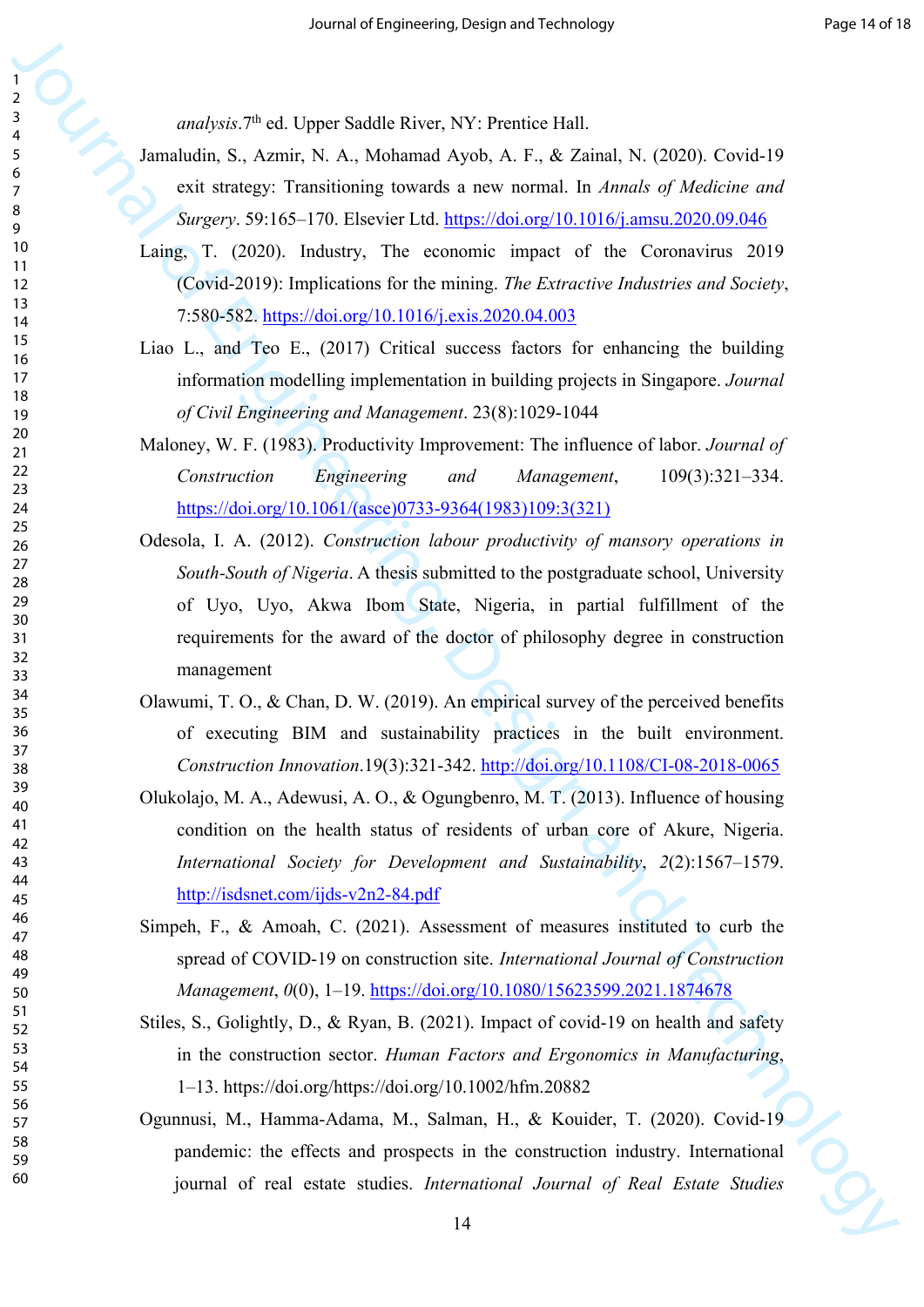- Oke, A. E., Ibironke, O. T., & Bayegun, O. A. (2017). Appraisal of reward packages in construction firms: A case of quantity surveying firms in Nigeria. *Journal of Engineering, Design, and Technology*, *15*(6):722–737. https://doi.org/10.1108/JEDT-04-2017-0037
- Olukolajo, M. A., Adewusi, A. O., & Ogungbenro, M. T. (2013). Influence of housing condition on the health status of residents of urban core of Akure, Nigeria. *International Society for Development and Sustainability*, *2*(2):1567–1579. http://isdsnet.com/ijds-v2n2-84.pdf
- Raliile, M. T., & Haupt, T. C. (2019). Analysis of recent construction regulation changes and their impact on the quality of life of construction workers. *1st Association of Researchers in Construction Safety, Health and Well Being (ARCOSH)*, *July*, 140-146.
- Stiles, S., Golightly, D., & Ryan, B. (2021). Impact of COVID-19 on health and safety in the construction sector. *Human Factors and Ergonomics In Manufacturing*, 1-13. https://doi.org/10.1002/hfm.20882
- Wong, L. P., Hung, C. C., Alias, H., & Lee, T. S. H. (2020). Anxiety symptoms and preventive measures during the COVID-19 outbreak in Taiwan. *BMC Psychiatry*, (1), 1–9. https://doi.org/10.1186/s12888-020-02786-8

| 1                     |                                                                                    |
|-----------------------|------------------------------------------------------------------------------------|
| $\boldsymbol{2}$<br>3 |                                                                                    |
| 4                     | (INTERST), 14(2): 120.                                                             |
| $\frac{5}{6}$         | Oke, A. E., Ibironke, O. T., & Bayegun, O. A. (2017). Appraisal of reward packages |
| $\overline{7}$        | in construction firms: A case of quantity surveying firms in Nigeria. Journal of   |
| 8                     | Engineering,<br>Design,<br>Technology,<br>$15(6)$ :722-737.<br>and                 |
| 9<br>10               | https://doi.org/10.1108/JEDT-04-2017-0037                                          |
| 11                    |                                                                                    |
| 12<br>13              | Olukolajo, M. A., Adewusi, A. O., & Ogungbenro, M. T. (2013). Influence of housing |
| 14                    | condition on the health status of residents of urban core of Akure, Nigeria.       |
| 15<br>16              | International Society for Development and Sustainability, 2(2):1567–1579.          |
| 17                    | http://isdsnet.com/ijds-v2n2-84.pdf                                                |
| 18<br>19              | Raliile, M. T., & Haupt, T. C. (2019). Analysis of recent construction regulation  |
| 20                    | changes and their impact on the quality of life of construction workers. Ist       |
| 21<br>22              | Association of Researchers in Construction Safety, Health and Well Being           |
| 23                    |                                                                                    |
| 24<br>25              | $(ARCOSH)$ , July, 140-146.                                                        |
| 26                    | Stiles, S., Golightly, D., & Ryan, B. (2021). Impact of COVID-19 on health and     |
| 27<br>28              | safety in the construction sector. Human Factors and Ergonomics In                 |
| 29<br>30              | Manufacturing, 1-13. https://doi.org/10.1002/hfm.20882                             |
| 31                    | Wong, L. P., Hung, C. C., Alias, H., & Lee, T. S. H. (2020). Anxiety symptoms and  |
| 32<br>33              | preventive measures during the COVID-19 outbreak in Taiwan. BMC Psychiatry,        |
| 34                    | 20(1), 1-9. https://doi.org/10.1186/s12888-020-02786-8                             |
| 35<br>36              |                                                                                    |
| 37                    |                                                                                    |
| 38<br>39              |                                                                                    |
| 40                    |                                                                                    |
| 41<br>42              |                                                                                    |
| 43                    |                                                                                    |
| 44<br>45              |                                                                                    |
| 46                    |                                                                                    |
| 47<br>48              |                                                                                    |
| 49                    |                                                                                    |
| 50<br>51              |                                                                                    |
| 52                    |                                                                                    |
| 53<br>54              |                                                                                    |
| 55<br>56              |                                                                                    |
| 57                    |                                                                                    |
| 58<br>59              |                                                                                    |
| 60                    |                                                                                    |
|                       |                                                                                    |
|                       | 15                                                                                 |
|                       |                                                                                    |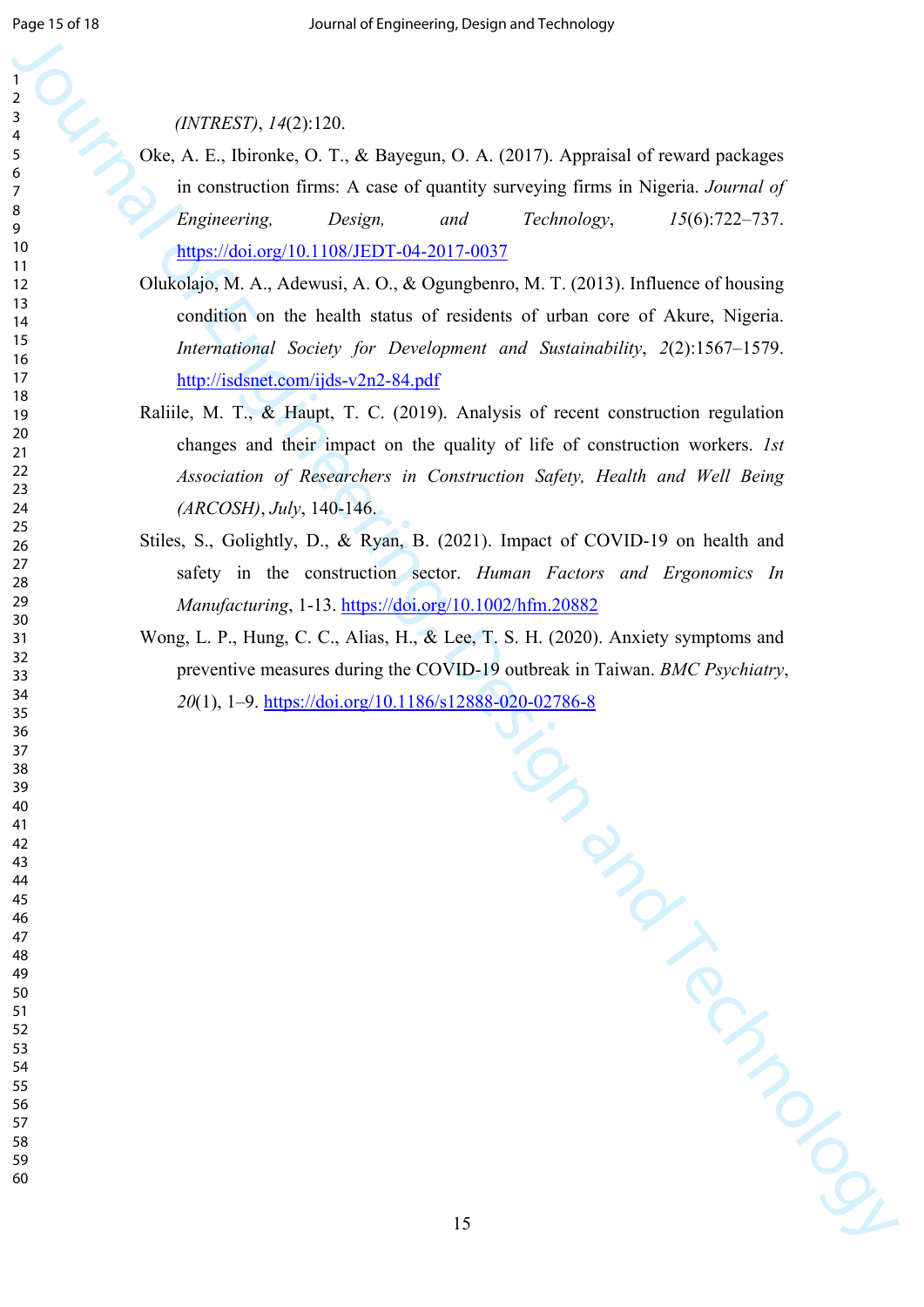|                                  | <b>Table 1: Demographics of respondents</b>        |                           |                         |                  |
|----------------------------------|----------------------------------------------------|---------------------------|-------------------------|------------------|
| <b>Background</b><br>information | <b>Response</b>                                    |                           | Frequency               | Percentage       |
|                                  | Male                                               |                           | 158                     | 74.5             |
| Sex of Respondent                | Female                                             |                           | 54                      | 25.5             |
|                                  | <b>Total</b>                                       |                           | 212                     | 100.0            |
|                                  | Below 18 years                                     |                           | 11                      | 5.2              |
|                                  | 18 - 24 years                                      |                           | 39                      | 18.4             |
|                                  | 25 - 29 years                                      |                           | 44                      | 20.8             |
|                                  | 30 - 34 years                                      |                           | 30                      | 14.2             |
|                                  | 35 - 39 year                                       |                           | 16                      | 7.5              |
| Age of Respondent                | 40 - 45 years                                      |                           | 20                      | 9.4              |
|                                  | 46 - 49 years                                      |                           | 34                      | 16.0             |
|                                  | 50 - 55 years                                      |                           | 10                      | 4.7              |
|                                  | above 55 years                                     |                           | 8                       | 3.8              |
|                                  | <b>Total</b>                                       |                           | 212                     | 100.0            |
|                                  | No formal education                                |                           | 5                       | 2.4              |
|                                  | Primary education                                  |                           | 24                      | 11.3             |
| Highest level of                 | Secondary/Technical College                        |                           | 111                     | 52.4             |
| education                        | <b>Tertiary Education</b>                          |                           | 72                      | 34.0             |
|                                  | <b>Total</b>                                       |                           | 212                     | 100.0            |
|                                  | Artisans                                           |                           | 65                      | 30.7             |
|                                  | Labour                                             |                           | 126                     | 59.4             |
| Site worker role                 | Supervisor/Engineer                                |                           | 21                      | 9.9              |
|                                  | <b>Total</b>                                       |                           | 212                     | 100.0            |
|                                  | Table 2: Awareness and undertaken of Covid-19 test |                           |                         |                  |
|                                  |                                                    | <b>Response</b><br>Aware  | <b>Frequency</b><br>212 | Percent<br>100.0 |
| S/N                              |                                                    |                           |                         | $\overline{0}$   |
|                                  |                                                    |                           |                         |                  |
| $\mathbf{1}$                     | Awareness of Covid-19 pandemic                     | Not Aware<br><b>Total</b> | $\mathbf{0}$<br>212     | 100.0            |
|                                  |                                                    | Yes                       | 209                     | 98.6             |
| $\overline{2}$                   | Have you ever undertaken any                       | N <sub>0</sub>            | $\overline{3}$          | $\triangle$ 1.4  |
| Covid-19 test                    |                                                    | <b>Total</b>              | 212                     | 100.0            |
|                                  |                                                    |                           |                         |                  |
| S/N<br><b>Status</b>             | <b>Table 3: Awareness of Covid-19 symptoms</b>     | <b>Response</b>           | Frequency               | Percent          |
|                                  |                                                    | Aware                     | 81                      | 38.2             |
| Fever<br>1                       |                                                    | Not Aware                 | 131                     | 61.8             |
|                                  |                                                    | <b>Total</b>              | 212                     | 100.0            |
|                                  |                                                    | Aware                     | 37                      | 17.5             |
| Dry Cough<br>$\overline{2}$      |                                                    | Not Aware<br><b>Total</b> | 175<br>212              | 82.5<br>100.0    |

## **Table 2: Awareness and undertaken of Covid-19 test**

| S/N |                                | <b>Response</b> | <b>Frequency</b> | Percent |
|-----|--------------------------------|-----------------|------------------|---------|
|     |                                | Aware           | 212              | 100.0   |
|     | Awareness of Covid-19 pandemic | Not Aware       |                  |         |
|     |                                | <b>Total</b>    | 212              | 100.0   |
|     |                                | Yes             | 209              | 98.6    |
|     | Have you ever undertaken any   | N <sub>0</sub>  |                  | 1.4     |
|     | Covid-19 test                  | <b>Total</b>    | 212              | 100.0   |

## **Table 3: Awareness of Covid-19 symptoms**

| S/N | <b>Status</b> | <b>Response</b> | Frequency | Percent |
|-----|---------------|-----------------|-----------|---------|
|     |               | Aware           | 81        | 38.2    |
|     | Fever         | Not Aware       | 131       | 61.8    |
|     |               | <b>Total</b>    | 212       | 100.0   |
|     |               | Aware           | 37        | 17.5    |
|     | Dry Cough     | Not Aware       | 175       | 82.5    |
|     |               | <b>Total</b>    | 212       | 100.0   |
|     | Tiredness     | Aware           | 64        | 30.2    |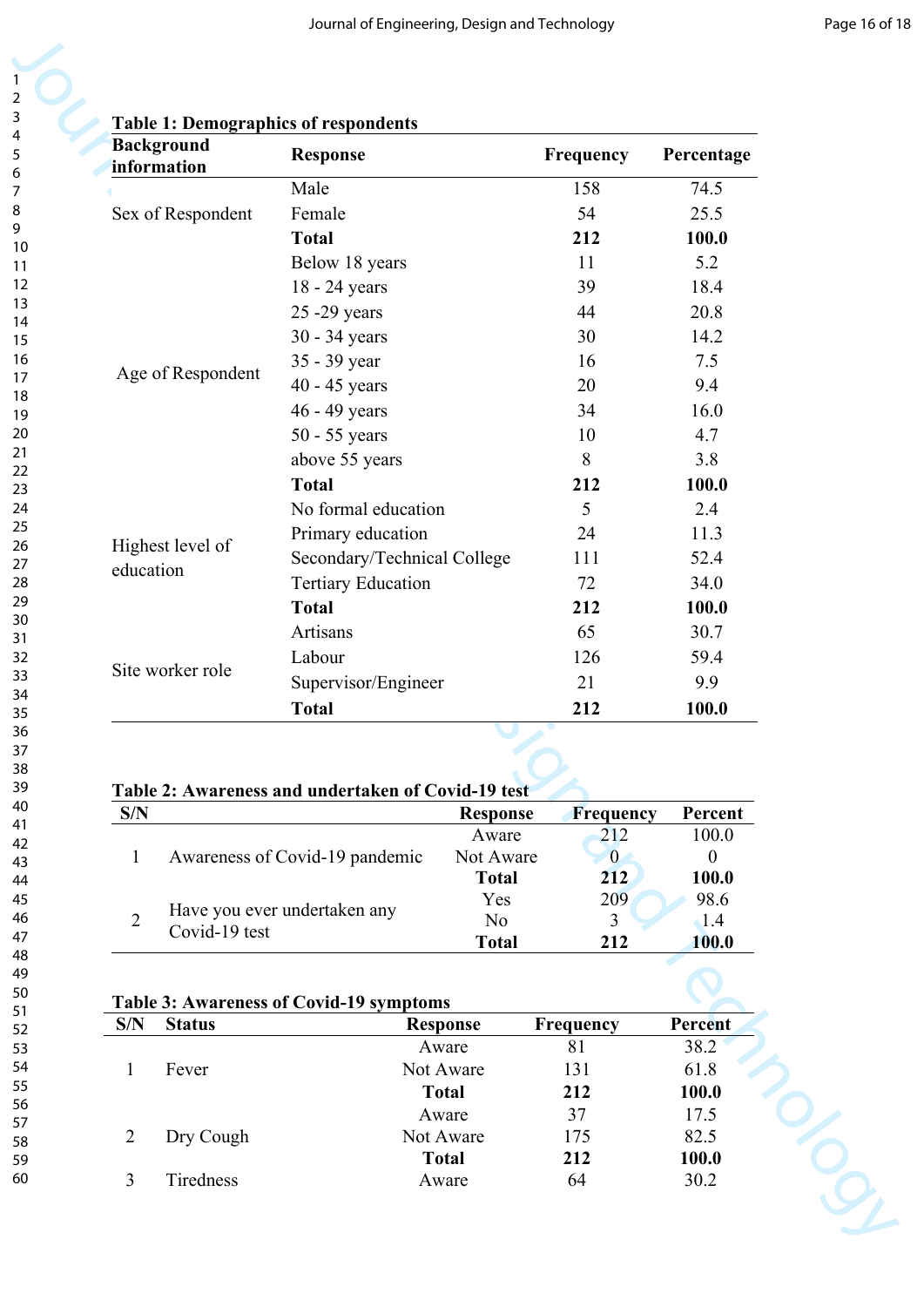|        |                                                                                                  | Not Aware    |                     | 148       | 69.8          |
|--------|--------------------------------------------------------------------------------------------------|--------------|---------------------|-----------|---------------|
|        |                                                                                                  | <b>Total</b> |                     | 212       | 100.0         |
|        |                                                                                                  | Aware        |                     | 85        | 40.1          |
|        | Aches Pain                                                                                       | Not Aware    |                     | 127       | 59.9          |
|        |                                                                                                  | <b>Total</b> |                     | 212       | 100.0         |
|        |                                                                                                  | Aware        |                     | 92        | 43.4          |
| 5      | Sore Throat                                                                                      | Not Aware    |                     | 120       | 56.6          |
|        |                                                                                                  | <b>Total</b> |                     | 212       | 100.0         |
|        |                                                                                                  | Aware        |                     | 88        | 41.5          |
| 6      | Diarrhoea                                                                                        | Not Aware    |                     | 124       | 58.5          |
|        |                                                                                                  | <b>Total</b> |                     | 212       | 100.0         |
|        |                                                                                                  | Aware        |                     | 73        | 34.4          |
| 7      | Conjunctivitis                                                                                   | Not Aware    |                     | 139       | 65.6          |
|        |                                                                                                  | <b>Total</b> |                     | 212       | 100.0         |
|        |                                                                                                  | Aware        |                     | 49        | 23.1          |
| 8      | Headache                                                                                         | Not Aware    |                     | 163       | 76.9          |
|        |                                                                                                  | <b>Total</b> |                     | 212       | 100.0         |
|        |                                                                                                  | Aware        |                     | 85        | 40.1          |
| 9      | Loss of Taste Smell                                                                              | Not Aware    |                     | 127       | 59.9          |
|        |                                                                                                  | <b>Total</b> |                     | 212       | 100.0         |
|        |                                                                                                  | Aware        |                     | 21        | 9.9           |
| 10     | Skin Rash and Dis-                                                                               | Not Aware    |                     | 191       | 90.1          |
|        | colouration                                                                                      | <b>Total</b> |                     | 212       | 100.0         |
|        |                                                                                                  | Aware        |                     | 199       | 93.9          |
| 11     | Difficulty breathing                                                                             | Not Aware    |                     | 13        | 6.1           |
|        |                                                                                                  | <b>Total</b> |                     | 212       | 100.0         |
|        |                                                                                                  | Aware        |                     | 181       | 85.4          |
| 12     | Shortness of breath                                                                              | Not Aware    |                     | 31        | 14.6          |
|        |                                                                                                  | <b>Total</b> |                     | 212       | 100.0         |
|        |                                                                                                  | Aware        |                     | 66        | 31.1          |
| 13     | Loss of speech or                                                                                | Not Aware    |                     | 146       | 68.9          |
|        | movement                                                                                         | <b>Total</b> |                     | 212       | 100.0         |
|        |                                                                                                  |              |                     |           |               |
|        | Table 4: Availability of Covid-19 preventive measures<br>Preventive measures availability onsite |              | <b>Response</b>     | Freq      | Percentage    |
|        |                                                                                                  |              | Yes                 | 56        | 26.4          |
|        | Mounting of wash-hand basins at strategic                                                        |              | N <sub>o</sub>      | 156       | 73.6          |
| places |                                                                                                  |              | <b>Total</b>        | 212       | 100.0         |
|        |                                                                                                  |              | Yes                 | 86        | 40.6          |
|        | Provision of hand sanitiser                                                                      |              | N <sub>o</sub>      | 126       | 59.4          |
|        |                                                                                                  |              | <b>Total</b>        | 212       | 100.0         |
|        |                                                                                                  |              | Yes                 | 96        | 45.3          |
|        |                                                                                                  |              | N <sub>o</sub>      | 116       | 54.7          |
|        |                                                                                                  |              | <b>Total</b>        | 212       | 100.0         |
|        | Provision of soap/hand-wash                                                                      |              |                     |           |               |
|        |                                                                                                  |              |                     |           |               |
|        |                                                                                                  |              | Yes                 | 80        | 37.7          |
|        | No site entry without nose mask policy                                                           |              | N <sub>o</sub>      | 132       | 62.3          |
|        | Use of infrared thermometer for                                                                  |              | <b>Total</b><br>Yes | 212<br>29 | 100.0<br>13.7 |

#### **Table 4: Availability of Covid-19 preventive measures**

| Preventive measures availability onsite   | Response       | Freq | Percentage |
|-------------------------------------------|----------------|------|------------|
|                                           | Yes            | 56   | 26.4       |
| Mounting of wash-hand basins at strategic | N <sub>0</sub> | 156  | 73.6       |
| places                                    | <b>Total</b>   | 212  | 100.0      |
|                                           | Yes            | 86   | 40.6       |
| Provision of hand sanitiser               | N <sub>0</sub> | 126  | 59.4       |
|                                           | <b>Total</b>   | 212  | 100.0      |
|                                           | Yes            | 96   | 45.3       |
| Provision of soap/hand-wash               | N <sub>0</sub> | 116  | 54.7       |
|                                           | <b>Total</b>   | 212  | 100.0      |
|                                           | Yes            | 80   | 37.7       |
| No site entry without nose mask policy    | N <sub>0</sub> | 132  | 62.3       |
|                                           | <b>Total</b>   | 212  | 100.0      |
| Use of infrared thermometer for           | Yes            | 29   | 13.7       |